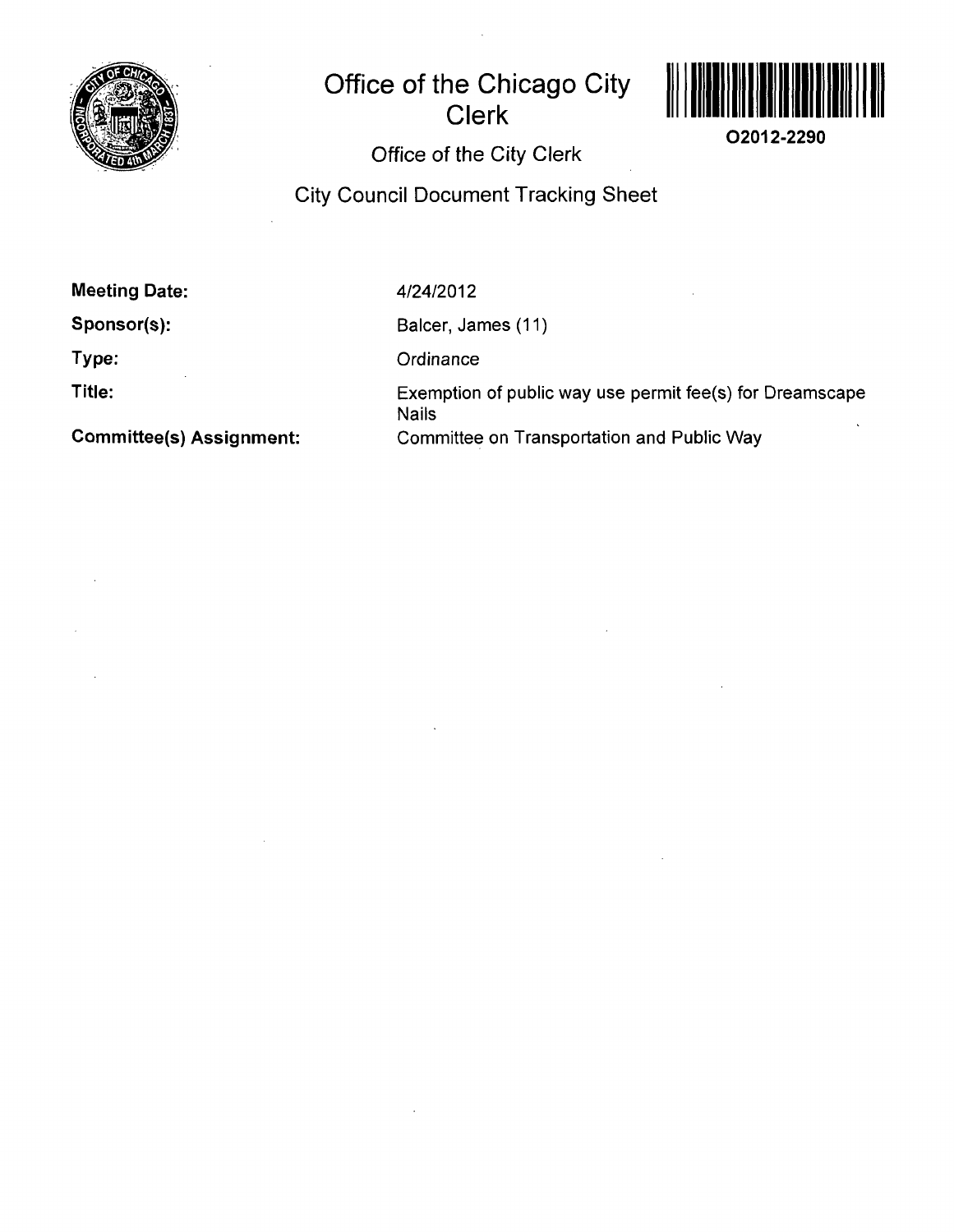i

Introduced to City Council April 18, 2012

An ordinance exempting DREAMSCAPE NAILS located at 554 West  $31<sup>st</sup>$  Street,  $1<sup>st</sup>$  floor for a building

projection from the public way permit fees under the amended municipal code to Chapter 10-28 as that

term is defined in section 17-17-02146, constructed in or before 1922 a public way use that is part of the

original construction and is a permanent structure of the building . (Attached please find

documentation).

 $\bar{z}$ 

nis a Bo

James A. Balcer Alderman, 11<sup>th</sup> Ward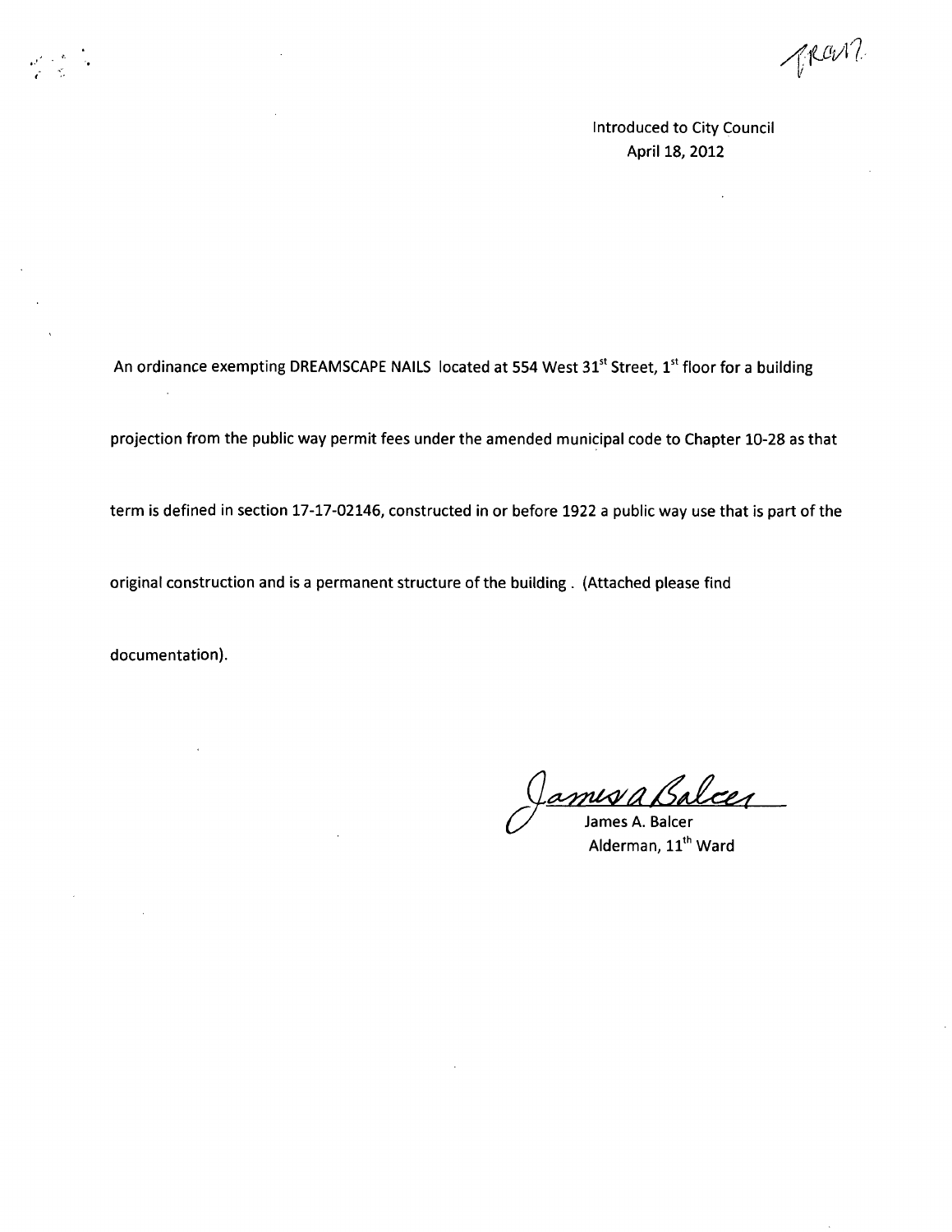| 17-28-330-021-0000<br><b>SOUTH CHICAGO</b><br>76001<br>030<br>515<br>554 W 31ST<br><b>ST</b><br><b>CHICAGO</b><br><b>LOCATION</b><br>STANLEY NOWINSKI<br><b><i>TAXPAYER</i></b><br>2976 S ARCHER | STREET CODE<br>1340 |  |  |  |  |  |  |
|--------------------------------------------------------------------------------------------------------------------------------------------------------------------------------------------------|---------------------|--|--|--|--|--|--|
| <b>ADDRESS</b><br><b>CHICAGO</b><br>IL 60608-5549<br>LAST TRI YEAR<br>2009<br>CITY-ST ZIP                                                                                                        |                     |  |  |  |  |  |  |
| ASSESSMENT VALUATIONS                                                                                                                                                                            |                     |  |  |  |  |  |  |
| 2007<br>2008<br>2009 PROPOSED                                                                                                                                                                    |                     |  |  |  |  |  |  |
| 11,404<br>11,404<br>13,200<br>LAND                                                                                                                                                               |                     |  |  |  |  |  |  |
| 18,184<br>19,319<br>18,184<br><b>IMPROVEMENTS</b>                                                                                                                                                |                     |  |  |  |  |  |  |
| 29,588<br>29,588<br>32,519<br><b>TOTAL</b>                                                                                                                                                       |                     |  |  |  |  |  |  |
| $2 - 12$<br><b>CLASS</b>                                                                                                                                                                         |                     |  |  |  |  |  |  |
| 2,640<br>IRREGULAR LOT<br><b>NO</b><br>LAND SQ FEET<br>CURRENT MARKET VALUE<br>325,190<br>HOMEOWNERS EXEMPTION<br>$\sim 2009$<br><b>YES</b>                                                      |                     |  |  |  |  |  |  |
| <b>EXEMPTION</b><br>2009<br><b>NO</b><br><b>SENIOR</b>                                                                                                                                           |                     |  |  |  |  |  |  |
| CERTIFICATE OF ERROR<br>2009 NO                                                                                                                                                                  |                     |  |  |  |  |  |  |
| DISABLED VETERANS EXEMPTION<br>2009<br>NO                                                                                                                                                        |                     |  |  |  |  |  |  |
| HOMEOWNER EXEMPTION<br>2009<br><b>EXEMPTION</b><br><b>PRORATION</b><br><b>2002 BASE</b>                                                                                                          | NPHE                |  |  |  |  |  |  |
| EQUALIZED VALUATION H/O VALUATION<br><b>QUANTITY</b><br><b>FACTOR</b>                                                                                                                            | <b>AMOUNT</b>       |  |  |  |  |  |  |
| 54,218<br>$\mathbf{I}$<br>16,456<br>1.000000                                                                                                                                                     | 20,000              |  |  |  |  |  |  |
|                                                                                                                                                                                                  |                     |  |  |  |  |  |  |
|                                                                                                                                                                                                  |                     |  |  |  |  |  |  |
| ÷<br>--LAND DESCRIPTION--<br>--IMPROVED LOT--                                                                                                                                                    | RECORD 001          |  |  |  |  |  |  |
| ) DESCRIPTION--<br>LAND MEASUREMENT<br>UNIT-PRICE                                                                                                                                                |                     |  |  |  |  |  |  |
| 2.640 SOUARE FEET<br>50.00                                                                                                                                                                       |                     |  |  |  |  |  |  |
|                                                                                                                                                                                                  |                     |  |  |  |  |  |  |
| LEVEL OF ASSESSMENT<br><b>CLASS</b><br><b>ADJUSTMENT FACTOR</b><br><b>ASSESSED VALUE</b><br>$2 - 00$<br>10.02<br>13,200                                                                          |                     |  |  |  |  |  |  |
| -- IMPROVEMENT DESCRIPTION--                                                                                                                                                                     | RECORD 002          |  |  |  |  |  |  |
| MARKET VALUE<br>C.D.U.<br><b>CLASS</b><br>193,192<br>$2 - 12$                                                                                                                                    |                     |  |  |  |  |  |  |
| LEVEL OF ASSESSMENT PRORATION FACTOR<br>RELATED PARCEL<br><b>ASSESSED VALUE</b><br>AGE.<br>10.0%                                                                                                 | 19,319              |  |  |  |  |  |  |

FREEDOM OF INFORMATION NUMBER 0008036

 $\pmb{1}$